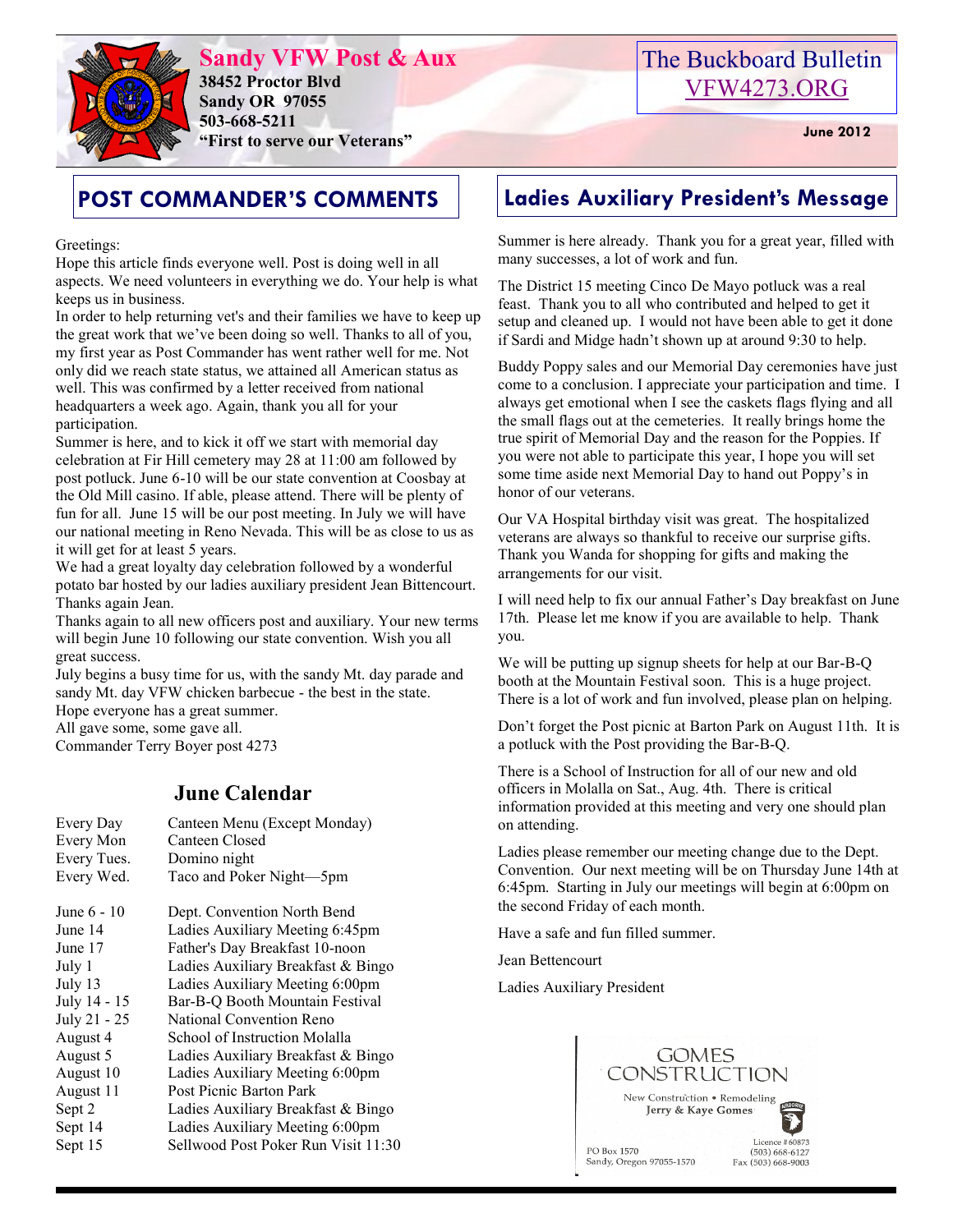

WASHINGTON, May 15, 2012 - Unemployed veterans ages 35 to 60 can apply for up to 12 months of paid training through a new program sponsored by the Departments of Labor and Veterans Affairs.

Aug. 20 for the Sept. **Newsletter** Contact your editor at: **[admin@vfw4273.org](mailto:admin@vfw4273.org)**

[VFW4273.ORG](http://vfw4273.org/)

VA officials said the population the Veterans Retraining Assistance Program will serve is particularly in need. Of about 900,000 U.S. veterans who are unemployed, nearly two-thirds are between 35 and 60, according to the Labor Department.

The program, which began today, provides 12 months of training assistance equal to the monthly full-time payment rate under the Montgomery GI Bill-Active Duty program, which currently pays \$1,473 per month.

Participants must be enrolled in a community college or technical school program approved for VA benefits. The program must lead to an associate degree, non-college degree or certificate.

To qualify, a veteran also must:

- -- Be unemployed on the day of application;
- -- Have a discharge that is not dishonorable;

-- Not be eligible for any other VA education benefit program, such as the Post-9/11 GI Bill or Montgomery GI Bill;

-- Not receive VA compensation for being unemployable;

-- Not be enrolled in a federal or state job training program; and

-- Pursue a program that leads to employment in one of 210 occupations the Labor Department designates as high-demand.

Eligible veterans may call 800-827-1000 to learn more about the program or For more information about the Department of Labor's Veterans programs, go to<http://www.dol.gov/vets/>

**The Auxiliary Chaplain Judy Gascon 503 668 3748**

Russell Hawkins, Helene's husband, passed away peacefully in her arms at a rest stop outside of Salt Lake City, while on their way to Indiana. Helene is our Auxiliary Guard. The funeral was held May 4th at Living Way Fellowship.

Rich Spitzengel, Kit's spouse, is doing fine after having had a heart attack.

Tragically, Cleo Hottman's 15 year old grandson was killed after falling out of a tree on April 22nd. He was found the next morning.

Sandra Webb's mother passed away and her husband, Ted, fell off a ladder and is still hospitalized.

Arlene Kuykendall, a long time Auxiliary member and in her nineties, passed away on Mother's Day. Her daughter, Joan Gunderson, is a past president of our Auxiliary. The funeral was held at the Sandy Funeral Home on May 21st, lunch followed at the Sandy Senior Center.

Laura DeLong is doing fine now after a cardiac infection in one of her heart valves.

Bonnie Hershberger was in the hospital for five days with severe back spasms. Although still in some pain she is getting better.

Jean Bettencourt, our president, has pneumonia and we all pray for her speedy recovery.

Judy Gascon, Ladies Auxiliary Chaplain

| Post Officers         | $2011 - 2012$         | <b>Ladies Auxiliary Officers</b> |                  |
|-----------------------|-----------------------|----------------------------------|------------------|
| Commander             | Terry Boyer           | President                        | Jean Bettencourt |
| Senior Vice Commander | Merle Stewart         | Sr. Vice President               | Dora Fitzpatrick |
| Junior Vice Commander | Glenn Yeager          | Jr. Vice President               | Jennell Mitchell |
| Chaplain              | Melissa Samels        | Treasurer                        | Jackie Key       |
| <b>Ouartermaster</b>  | <b>Bill Miller</b>    | Chaplain                         | Judy Gascon      |
| Judge Advocate        | John Lamb             | Secretary                        | Debra Glenzer    |
| Adjutant              | <b>Brad Parkinson</b> | Guard                            | Helene Hawkins   |
| Surgeon               | Dan Copher            | Conductress                      | Jewel Lamb       |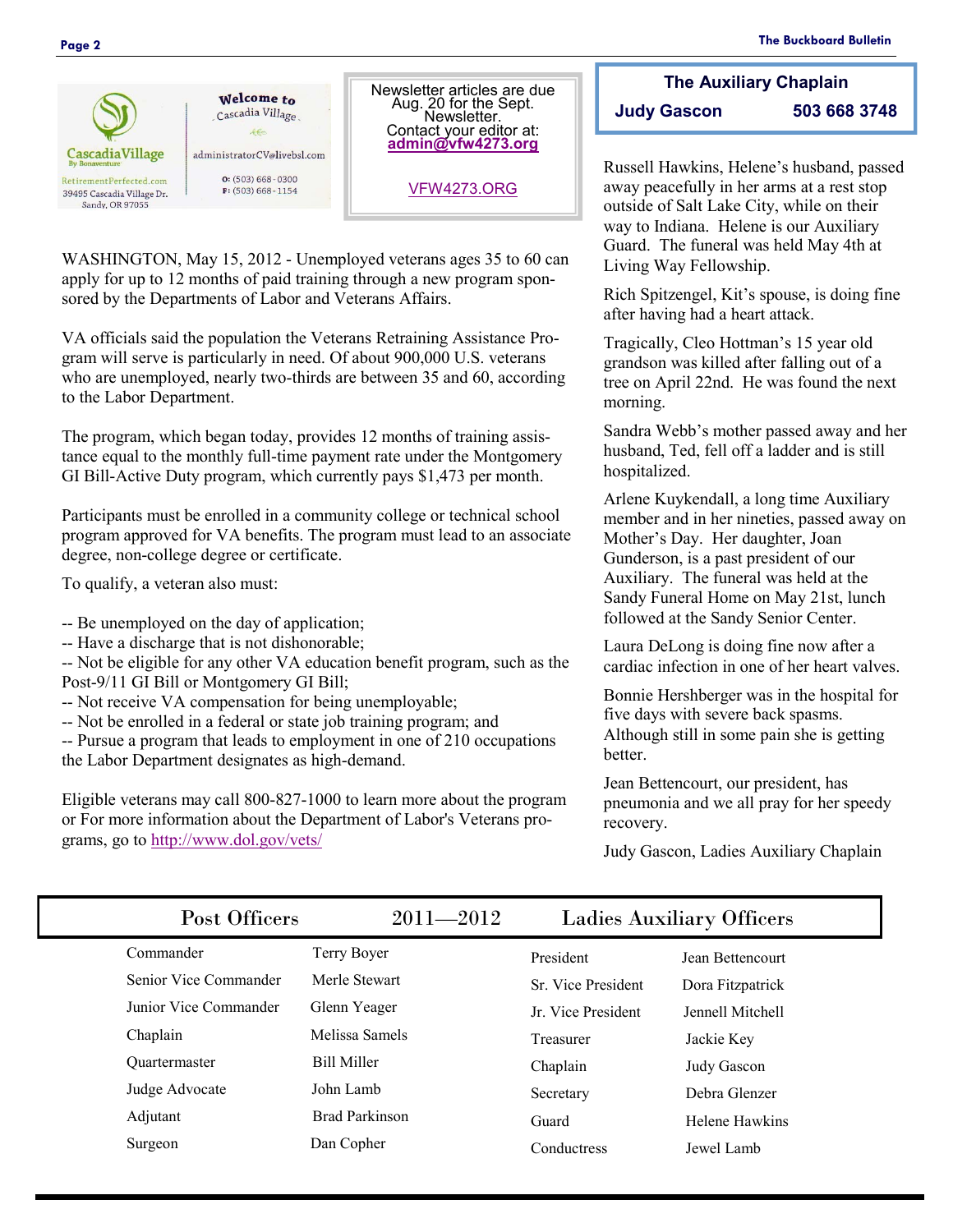#### Canteen Corner

Well the month of June is upon us. Summer is here and it is a wonderful time for camp outs, bonfires and BBQ. So enjoy, enjoy, enjoy!

June will begin with the Convention June 6th thru the 10th , all of you that are attending enjoy your time at the Coast.

June 8th through June 11th, I will be out of town for a few days enjoying Sumpter, Oregon, hopefully there will be sunshine!

June 14th is the Ladies Auxiliary meeting. I will be cooking up a pot of homemade Chicken noodle soup with homemade rolls. \$3.00 a bowl, I will begin serving at 5 pm.

June 15th is the Post Meeting. I will be cooking up a homemade Beef Stroganoff served with a sour dough roll and green beans. \$4.00 a plate. I will begin serving at 5 pm.

June 17th is Fathers Day, the Woman's Auxiliary will be cooking up a great breakfast for out Fathers! Don't forget the Fathers will eat free!

Thank you to the clean up crew that came out on Monday May 1st to pressure wash the building and clean up around the post. Tim & Loretta Wilson and Terry Boyer. You all did a great Job!!!! Thank you Mr. Wilson for the wonderful Chili that you made to fill our tummies after we were all done.

Thank you Jean for Hosting the Loyalty Day Potato Bar, it was wonderful. Thank you!

There was a great turn out for the District meeting Potluck. Thank you to everyone that provided a food dish that made it even more enjoyable.

Mothers Day Breakfast was Grand.. Thank you to Terry Boyer, Dan Copher, Ken Hershberger for a great breakfast and Thank you to John Lamb, Bradley Parkinson and everyone that helped with serving and clean up. It was a Great Mothers Day!!

Have a wonderful Month and I hope to see all your wonderful faces around the Canteen.

Sincerely,

Pamela

**Benchleg Taxidermy** 



13160 SE Bobby Bruce Lane Boring, OR 97009 503.819.0591 503.663.1020 matthewkubitz@yahoo.com www.benchlegtaxidermy.com



Next door to VFW Post

**Matthew Kubitz Taxidermist**